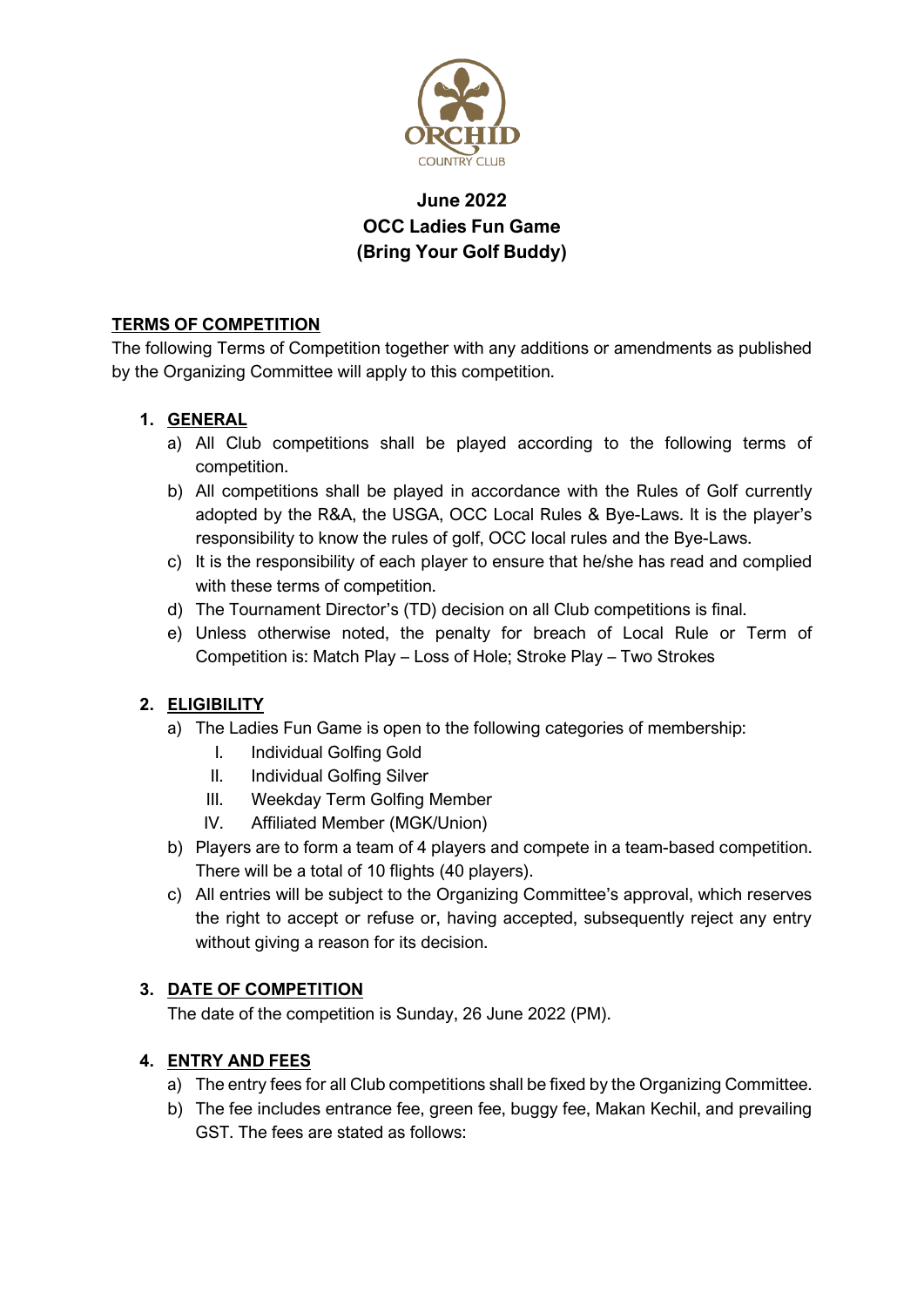

| <b>Category</b>               | <b>Entry Fee</b>     |
|-------------------------------|----------------------|
| Gold                          | \$48.15 (incl. GST)  |
| <b>Silver</b>                 | \$123.05 (incl. GST) |
| <b>WTGM</b>                   | \$219.35 (incl. GST) |
| <b>Affiliated (MGK/Union)</b> | \$149.80 (incl. GST) |

- c) The entrance fee of \$21.40 (incl. GST) is chargeable and non-refundable unless valid or medical reasons with documentation proof are provided.
- d) Any cancellation made after the draw/pairing list is finalised and sent to the participants will be subject to the following penalty fee:

| <b>Category</b>               | <b>Cancellation Fee</b> |
|-------------------------------|-------------------------|
| Gold                          | \$48.15 (incl. GST)     |
| <b>Silver</b>                 | \$123.05 (incl. GST)    |
| <b>WTGM</b>                   | \$219.35 (incl. GST)    |
| <b>Affiliated (MGK/Union)</b> | \$149.80 (incl. GST)    |

e) A 'NO SHOW' penalty of \$262.15 (incl. GST) nett applies to all players (Gold, Silver, WTGM, MGK/Union) who do not show up or cancel on the date of play unless due to valid or medical reasons with documentation proof.

# **5. FORMAT OF PLAY**

- a) Format of play will be System 36, Stableford (Combined score of Best & Worst Score in a team of 4 players in each flight)
- b) Ladies must play off from the Red Tees.
- c) Gimme's are allowed by putter length measure (to add one stroke to the gross score for the hole).

# **6. REGISTRATION**

- a) Registration opens on 6 June 2022 (Monday) from 12pm and closes on 12 June 2022 (Sunday) at 12pm.
- b) Entries must be submitted through the official online entry form via Google form.
- c) Golf pass for MGK/Union members will be waived for participating in the competition.
- d) Players are allowed to form their own flights with a minimum of 3 players and a maximum of 4 players.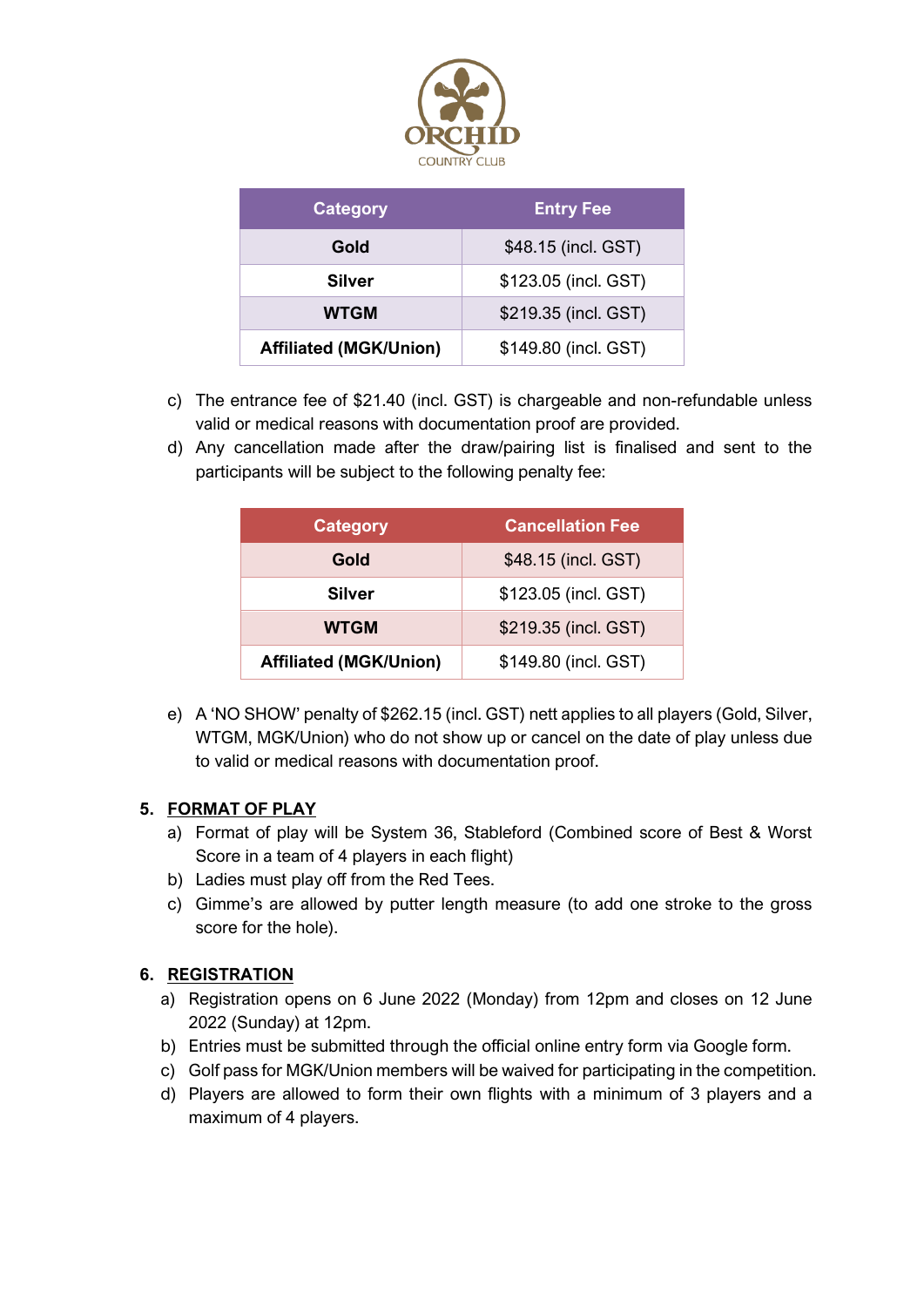

- e) Submissions with single and 2-ball will be accepted. The Organising Committee/Tournament Director (TD) has the right to slot in a single ball to a 3-ball flight and pair up 2-ball flights.
- f) Balloting will be conducted based on per flight when the submission exceeds the available flights stated in point 2 (b).
- g) Duplicate names in two or multiple submissions are not allowed. Such submissions will be automatically voided. Players are reminded to indicate the complete details accurately on the Google form to ensure that their submission will not be disqualified.
- h) A player is not allowed to play multiple sessions a day. A player is not allowed to play in the morning session if he/she wishes to participate in Club Events which are held in the afternoon. Please refer to point 4 (d) for the cancellation fees.
- i) Successful players of Affiliated Member (MGK/Union) category are required to complete the credit card authorization form provided by the Club.
- j) The draw and/or pairings are at the sole discretion of the Tournament Director (TD) and will be sent to the successful players within 48 hours after the closing date via email. Players are advised to check their email for confirmation of entries.

# **7. TIME OF STARTING**

- a) All players are advised to register at least 20 minutes before their starting time.
- b) All players are advised to report to the Starter 10 minutes before their starting time.
- c) Players shall start at the time and in the order indicated in the draw.
- d) If the player arrives at his starting point ready to play within 5 minutes after his starting time, the penalty for failure to start on time is loss of fist hole in Match Play or two strokes at the first hole in Stroke Play. The penalty for lateness beyond 5 minutes is Disqualification.
- e) No substitution of players and changes of starting times shall be permitted after the draw has been made.
- f) The Organizing Committee/Tournament Director (TD) reserves the right to fix and/or alter the starting times. Players should start at (and not before or after) your starting time. Please Refer to the R&A Rule (5.3A)

# **8. SCORECARDS**

- a) Players are responsible for the accuracy of the HI printed on their scorecard upon registration and prior to the start of the competition. No changes may be made to the scorecard after it has been returned to the Organisers after the competition.
- b) No exchange of scorecards. Players are responsible for their own scorecards. Marker shall confirm the player's score after every hole.
- c) Players should check their cards in the returning area (scoring table) and ensure that they are correct and signed. Any doubtful points should be settled with the Tournament Director (TD) before returning the scorecard.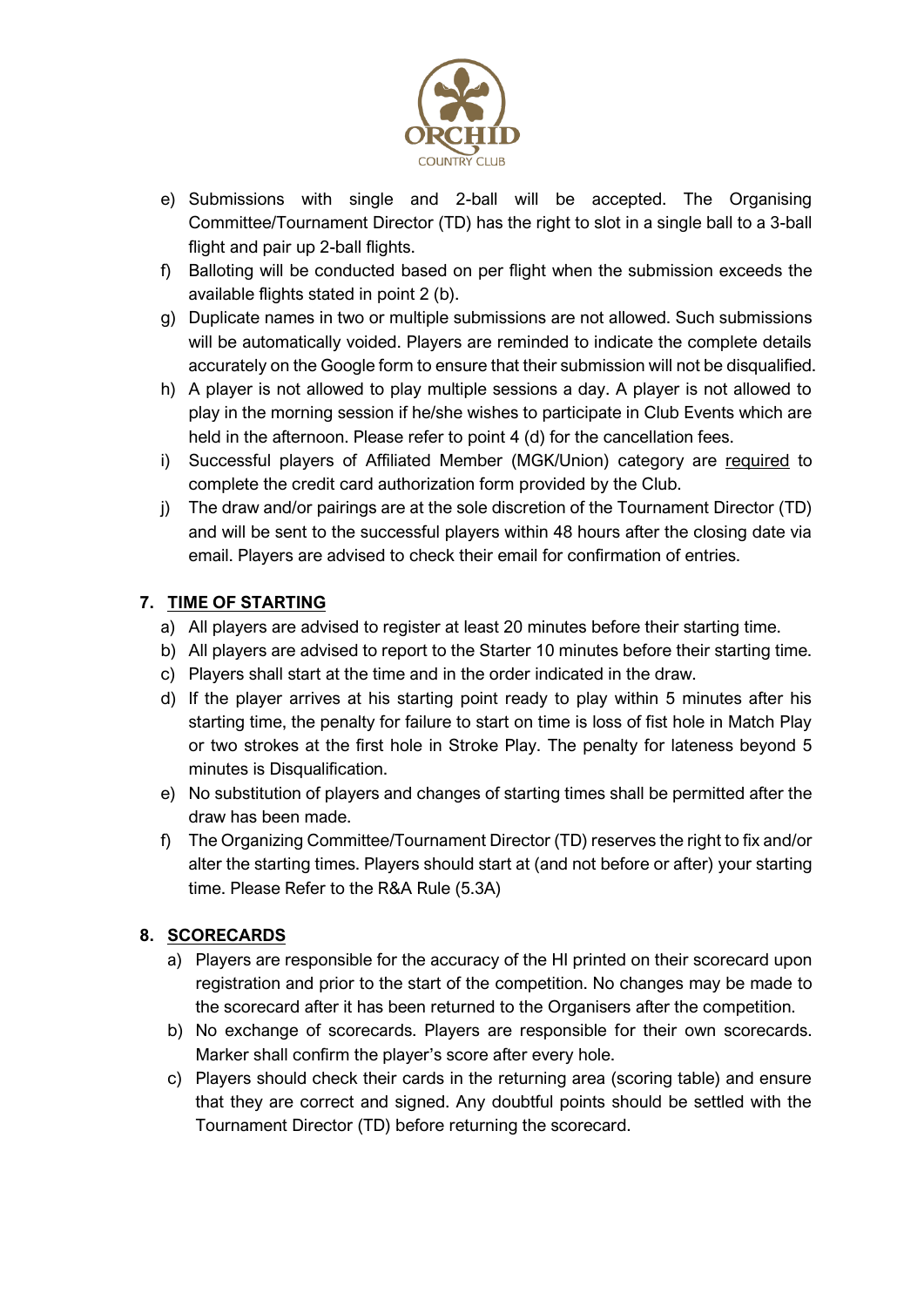

- d) If he/she returns a score for any hole lower than actually taken, he/she shall be disqualified. If he/she returns a score for any hole higher than actually taken, the score as returned shall stand.
- e) A player is deemed to have returned his scorecard, and no further amendments may be made once he has left the returning area (scoring table) or the demarcated area where they exist.
- f) The scorecards must be submitted to Golf Office no later than 15 minutes after completion of their round. No alteration may be made to a scorecard after submission.
- g) Players **must** submit their scorecards regardless of whether the competition round is completed or not.
- h) Penalty for the above local rule if breached is Disqualification.

# **9. INSURANCE**

- a) All players are required to have Golf Insurance.
- b) Players will be held responsible for any accidents and damages to self or third parties during the competition.

## **10. DECISION OF TIES**

- a) In the event of a tie or ties, the OCC countback system shall apply as stated below:
	- Last 9 Holes
	- Last 6 Holes
	- Last 3 Holes
- b) Hole-by-hole scores starting from hole 18 to the preceding holes.

# **11. PACE OF PLAY**

- a) The OCC Pace of Play Guideline is in effect at all Club Competitions. The attention of all players is drawn to Rule 5.6 regarding slow play and undue delay. The Tournament Director (TD) will not hesitate to impose a penalty under this rule.
- b) Rule 5.6b (Prompt Pace of Play) will be strictly enforced. All Players shall play without undue delay and in accordance with the allocated time for play as indicated on the timing cards in the buggy and/or any other pace of play guidelines, which may be laid down by the organizing committee/Tournament Director (TD). Any Marshal or Organizing Committee or Tournament Director (TD) may issue an initial advisory warning for slow play in the following circumstances which are adjudged as slow play:
	- If a group is behind its allocated time for play of a hole; or
	- If the group in front has the same number of Players or more than in the slow play group, any group falling one hole behind of the group in front AND also behind its allocated time for play of a hole; or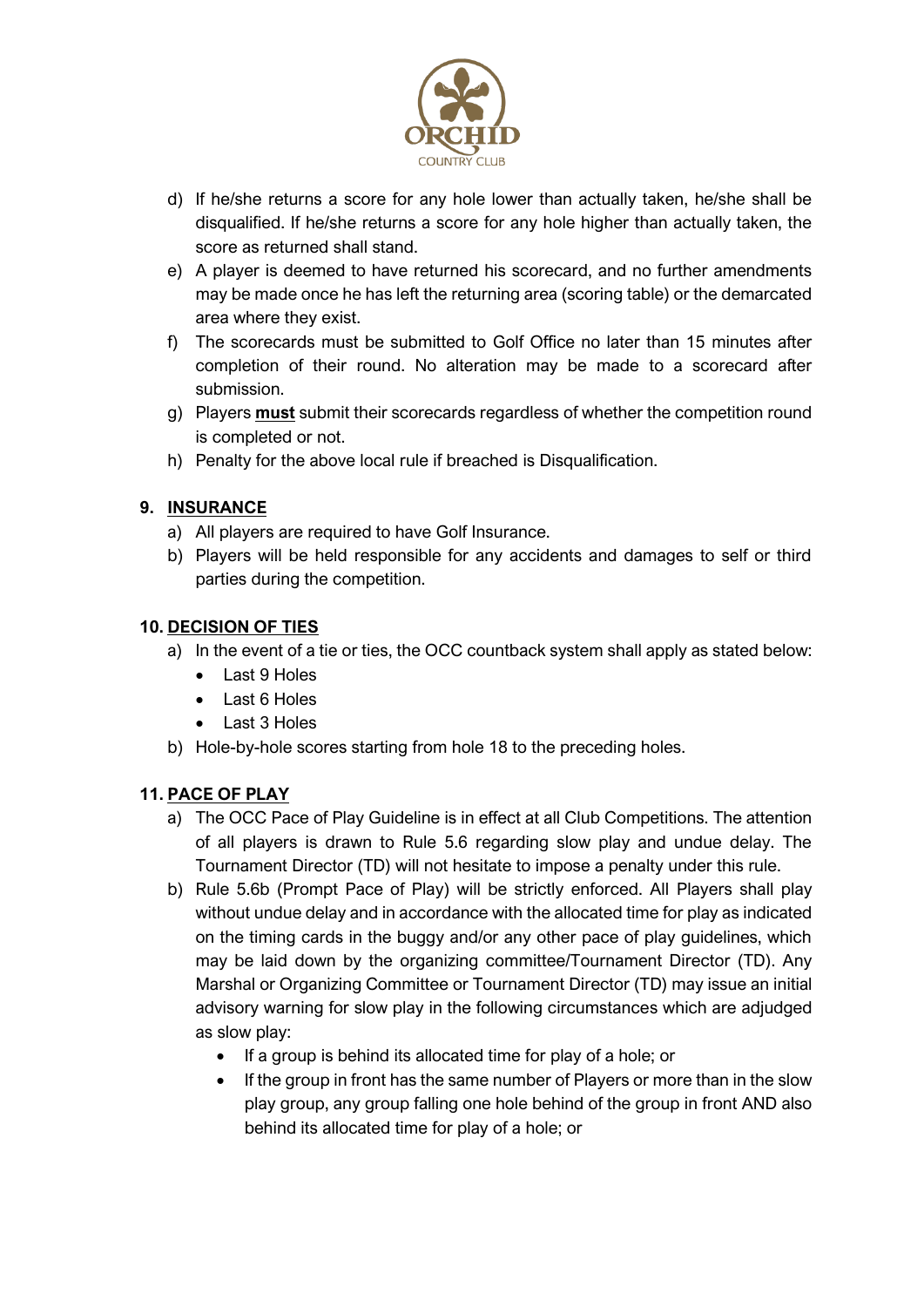

• If the group in front has fewer than the number of Players than in the slow play group, any group falling a hole and a half behind of the group in front AND also behind its allocated time for play of a hole.

Thereafter, if the group continues to be slow and fails to close the gap, the following penalty for breach of the local rule shall apply:

Stroke Play/Stableford

- First breach : Verbal Warning
- Second breach: One penalty stroke
- Third breach : General penalty in addition to the penalty for the second breach
- Fourth breach : Disqualification

## GENERALLY, YOU CAN NEVER BE ADJUDGED FOR SLOW PLAY IF YOU KEEP UP WITH THE GROUP IN FRONT.

## **12. SUSPENSION OF PLAY FOR DANGEROUS SITUATION (Rule 5.7b)**

- a) A suspension of play for a dangerous situation and the resumption of play shall be signalled using the Club's warning system. The penalty for breach of Rule 5.7b is Disqualification.
- b) All practice areas that are in open areas shall be closed during suspension for a dangerous situation until the Tournament Director (TD) has declared them open.

### **13. INCLEMENT WEATHER**

- a) The Tournament Director's (TD) determination of the playability of the course due to inclement weather and the decision taken to abandon or resume play for the day is FINAL.
- b) Should the competition be cancelled by the Tournament Director (TD) due to inclement weather after participants have teed off, the participants will be charged the full fees. For participants who have not teed off, the entrance fee is still chargeable and non-refundable.

| <b>Description</b>  | <b>Fee</b>          |
|---------------------|---------------------|
| <b>Entrance Fee</b> | \$21.40 (incl. GST) |

- c) In the event of inclement weather (or any other causes), no players are allowed to withdraw their names from the event unless the competition was abandoned by the Tournament Director. Players who violate this clause will be subject to cancellation penalty. Please refer to point 4 (d) & (e).
- d) In the event of inclement weather (or any other causes) resulting in less than 50% completed flights based on the total playing field, the competition will be deemed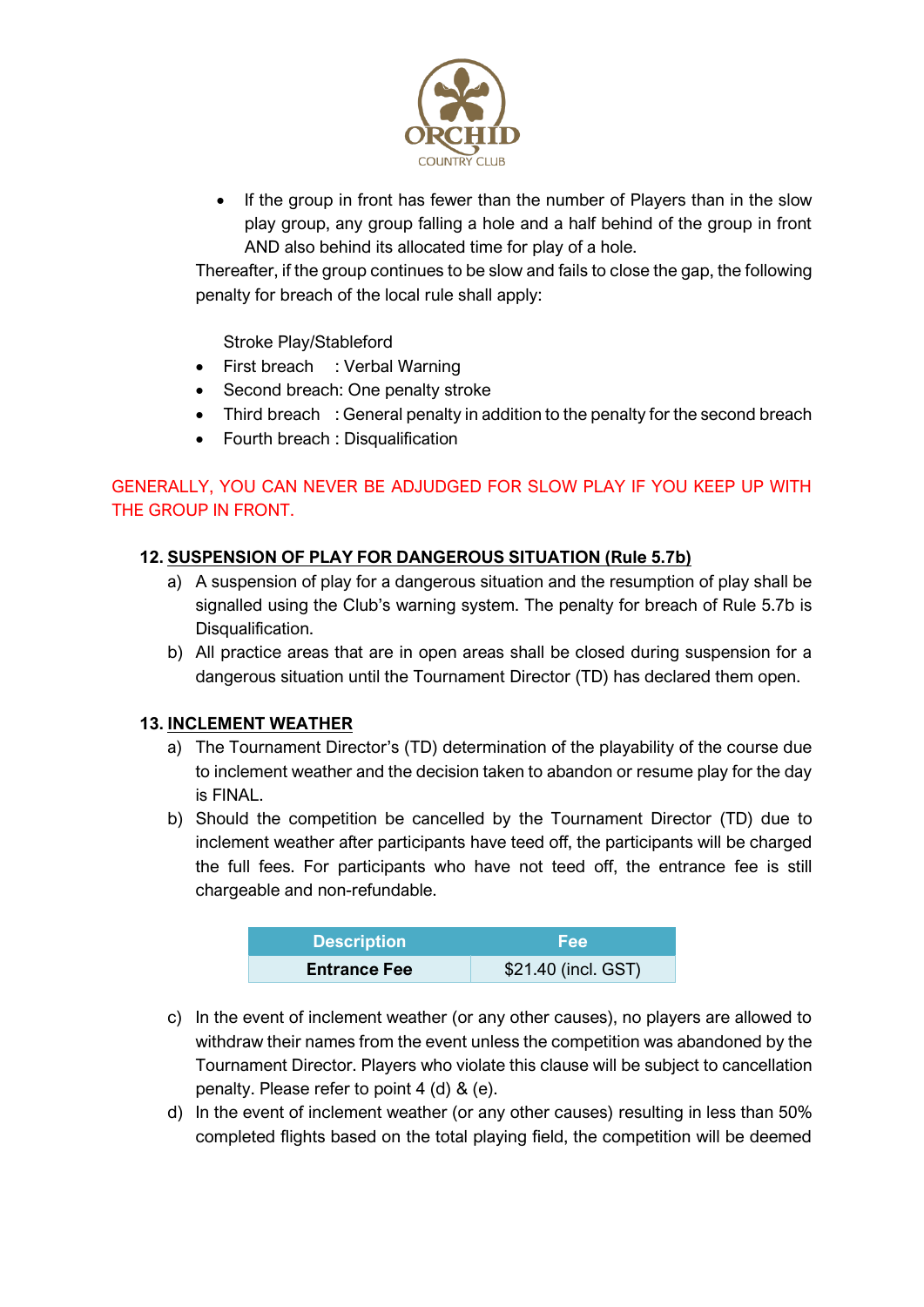

abandoned and the scores for the round will be voided and be treated as social play scores.

## **14. BUGGIES**

- a) Golf buggies used by golfers are permitted on fairways unless otherwise notified by Golf Office. Golf buggies are not permitted on the putting greens/tee box/restricted area or areas proximate to the putting greens/tee box/restricted areas as demarcated by stakes/ropes. (The Greens Committee/The Management reserves all rights to discipline a player for failure to abide by the aforementioned.)
- b) Players shall use buggies throughout the competition.
- c) Maximum of two juniors in a flight\*.

\*(Under the Club policy, golfers below 18 years old are not allowed to drive the buggy). As for the above scenario, the Tournament Director (TD) has all the rights to arrange as they deem fit.

### **15. DISTANCE MEASURING DEVICE (DMD)**

- a) During a competition, a player may obtain distance information by using a device that measures distance only. If during a stipulated round, a player uses a DMD (smartphone or PDA) that is designed to gauge or measure other conditions that might affect his/her play (e.g. gradient, wind speed, temperature, etc.), the player is in breach of Rule 4.3, for which the penalty is Disqualification.
- b) If the player is in breach of Rule 4.3, for which the penalty is as follows:
	- Penalty for first breach: Deduction of one point from the total points scored for the round.
	- Penalty for second breach: Deduction of a further two points from the total points scored for the round.
	- Penalty for third breach: Disqualification.

### **16. LIST OF CONFORMING CLUBS AND GOLF BALL**

Please refer to The Rules of Golf 2019 (The R&A) page 28 to 32, Rule 4.

### **17. WINNERS AND PRIZES**

- a) Prizes will be awarded to the following:
	- Team Winner and Team Runner-Up
- b) Novelty prizes, Best Dressed to theme prize, and Lucky Draw prizes to be awarded.

### **18. DRESS CODE**

a) Players must be properly attired on the golf course. Blue jeans, designer jeans, round neck T-shirts, and tank tops are prohibited. Golf shirts must be worn, and